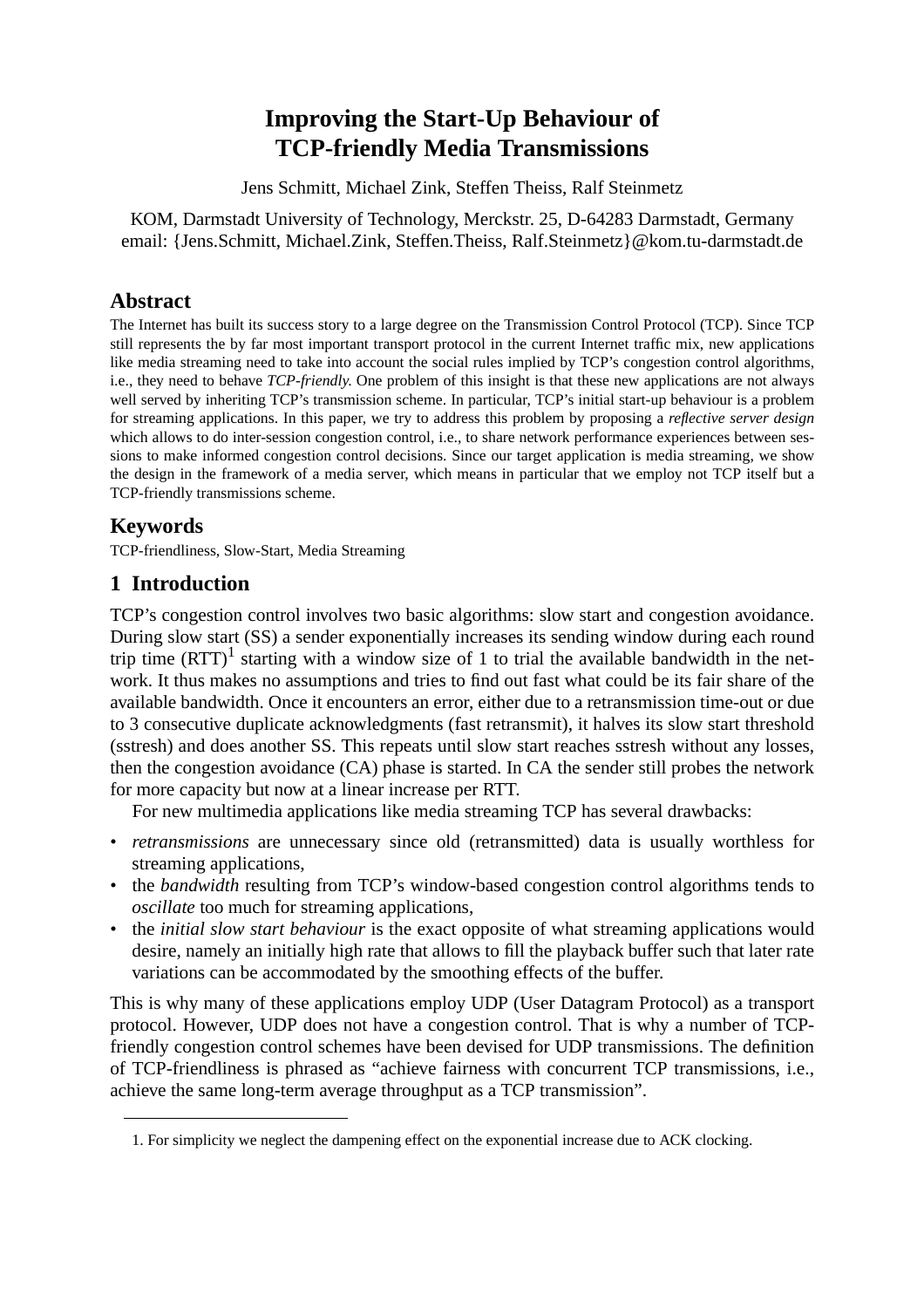If TCP-friendliness is accepted as a MUST in the Internet it needs to be observed that, while TCP-friendly transmission schemes can avoid the problems of retransmissions and unsteady bandwidth availability to some degree (we will discuss some proposals below), all TCPfriendly protocols inherit TCP's gross start-up behaviour resulting from slow start. Note that TCP's start-up behaviour has for some time been realized as a problem for transfers of short duration as typically seen for HTTP requests. Yet, also for long-term streaming applications in contrast to long-term file transfers the initial transmission performance is of high importance, since they need to present transmitted data (more or less) immediately to the user and it might be especially dissatisfying if the start of a media transmission is badly disturbed or heavily delayed due to a slow filling of the playback buffer (which might make the consumer switch away again). Besides, promising optimizations of media distribution systems like patching may involve short transfers, too (Hua et al. 1998).

On a higher level of abstraction one could argue that TCP is transiently unfair to new sessions which are still in their probing phase. Ideally, one would wish for a new session to start sending with its fair share and immediately go into a CA-like phase. The question now is how could we make a step towards this ideal behaviour. Since our target application is media streaming, we may assume that we have high-performance servers streaming the media towards a large number of clients. We are thus in a situation where TCP's zero knowledge assumption about the network state at the start of a new transmission towards a client is unnecessarily limiting since such a server could take advantage of the probing of past and concurrent transmissions to the same or "*similar*" clients. The server could thus improve its congestion control decisions by *reflecting* on past decisions / experience and could start the transmission at a higher rate avoiding the SS phase altogether. Of course, care must be taken to back-off from this rate immediately if the estimation of available bandwidth turns out to be erroneous.

### **2 Related Work & Own Contribution**

#### **2.1 TCP-Friendly Transmission Protocols**

The design of TCP-friendly transmission protocols has recently experienced a lot of attention. A nice overview can be found in (Widmer et al. 2001). Their basic rationale is to avoid retransmissions and to improve TCP's oscillating bandwidth behaviour by smoothing the available bandwidth to a session. There is mainly two flavours:

- window-based schemes like (Bansal and Balakrishnan 2001, Jin et al. 2001),
- rate-based schemes like (Rejaie et al. 1999, Floyd et al. 2000, Rhee et al. 2000).

While window-based schemes inherit TCP's favourable self-clocking characteristic and can generally be assumed to react faster to dynamic changes in available bandwidth, rate-based schemes usually achieve a smoother transmission scheme which makes them more favourable for streaming applications. Furthermore, the rate-based TFRC (TCP-Friendly Rate Control) has been shown to react relatively fast to changes and has been extended to the multicast case (Widmer and Handley 2001). For these reasons we chose TFRC as the TCP-friendly transmission scheme which shall be integrated into our reflective server design.

#### **2.2 Inter-Session Congestion Control**

Directly related to our work is what we call inter-session congestion control. These proposals consider network performance experience from other concurrent or past sessions for their congestion control decisions. (Savage et al. 1999) introduces what they call inter-host congestion control and give some nice introductory motivation for the efficiency gains that may be achievable. Their sharing of congestion control information is solely based on what they call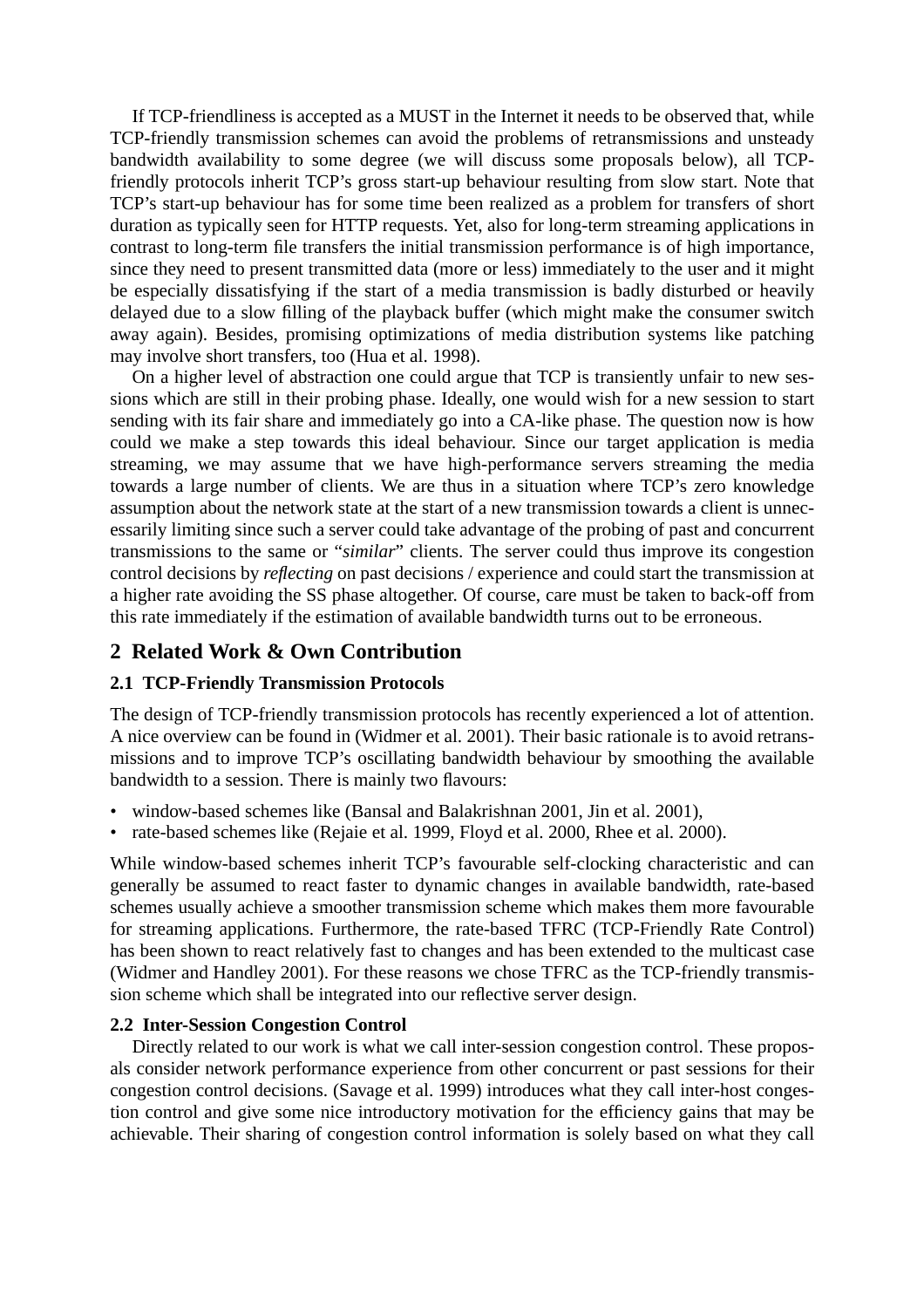*network locality*, i.e., only destinations that have a common 24-bit subnet mask share information. Their proposal is restricted to TCP transmissions. Along the same lines yet more detailed is (Zhang et al. 2000), which proposes the use of a gateway. Again this work is only suited for Web-like traffic since only TCP is considered and they only share information between destinations with common 24-bit subnet masks (network locality).

In conclusion, while the above proposals are very interesting, they are specialized for TCP transmissions and may require substantial infrastructure changes due to the gateway approach. Furthermore, they employ a simple rule for sharing congestion control information, which, while it is empirically shown to be a good rule (Zhang et al. 2000), may be too restrictive for the case of a server-based inter-session congestion control for media streaming, which involves compared to a Web server a lesser number of sessions.

# **3 Reflective Media Server Design for Inter-Session Congestion Control**

In this section, we give an overview of the high-level design of our reflective media server. The underlying principles of our reflective media server proposal is to gather past bandwidth availability data, process these data intelligently in order to make more *informed decisions* when starting a new TCP-friendly streaming session.

#### **3.1 Overall Design**

Two different, concurrently performed areas of operation can be distinguished for the reflective media server: the actual handling of media requests and the reflection on the corresponding transmission observations. The latter process of reflection is further on called *data management* because it involves the gathering and processing of statistical data for past sessions. The results from the data management operations are then exploited in serving the media requests, i.e., in the congestion-controlled *transmission* of the media objects. The following subtasks for the data management component can be identified:

- *data gathering,* i.e., record the data from sessions periodically for subsequent sessions,
- *data clustering*, i.e., explore the data on past and concurrent sessions for similarities in order to find maximum sharing rules between the recorded data,
- *data prediction*, i.e., forecast fair bandwidth share for a session based on the sharing rules constructed in the preceding step.

With respect to the transmission component: as discussed above we focus on the improvement of the start-up behaviour for media streams, i.e., we introduce an *informed start* which contrasts to slow start by assuming knowledge when choosing an initial transmission speed.

The overall scheme of our refective media server design is depicted in Figure 1.



*Figure 1:* Reflective Media Server Design.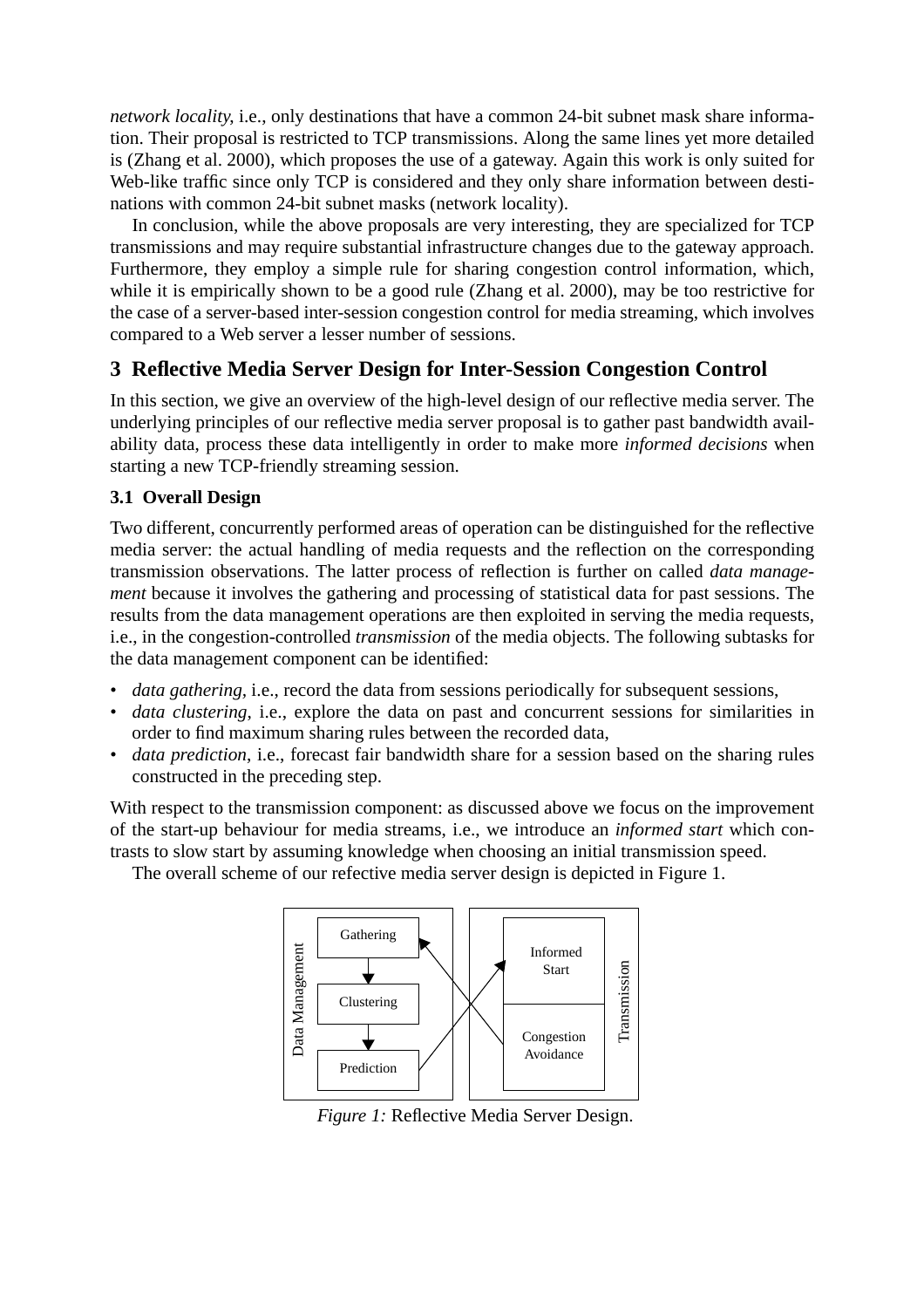#### **3.2 Data Management**

*Data Gathering:* The major questions for data gathering are which data to gather and when. We decided to gather the available bandwidth values after they have reached a certain equilibrium state (i.e., the rate does not vary too much any more). The available bandwidth of each session (identified by the client's destination address) is tracked on two time-scales, one on the order of RTTs and one on the order of minutes. These serve different purposes. The longer time-scale values are used for identifying similar available bandwidth properties for different clients, i.e., they are input for the data clustering task. A time-scale on the order of minutes seems sufficient for that purpose based on the temporal stability observations reported in (Balakrishnan et al. 1997). The shorter time-scale values are used within the data prediction step and therefore need to be very recent.

*Data Clustering:* The data clustering subtask is a preparation step for the actual data prediction in order to make as much use as possible from the given data. In particular, we perform a cluster analysis along the available bandwidth samples of different sessions, which promises more comprehensive sharing rules than for a second-order criterion like network locality, since it allows to capture more similarities between clients / sessions, e.g., like the use of the same access technology which might always form a bottleneck or the situation when a transatlantic link is underdimensioned and a certain subset of clients is only reachable via this link. So, clients do neither need to share exactly the same bottleneck but only a structurally similar one, nor does the bottleneck need to be close to them. Furthermore, we cluster along available bandwidth trajectories, and not just single values, over relatively large time-scales (24 hours), which also allows to identify temporal similarities.

Since for individual clients the covering of a 24 hour interval by sampled available bandwidth values is likely to be insufficient, we first aggregate the samples of all clients of a network cloud defined by the common 24-bit subnet mask heuristic (network locality). The actual technique we then use for clustering the network clouds is so-called *agglomerative clustering* based on maximizing the inter-cluster distance while minimizing the intra-cluster distance where we use the euclidean distance norm for the bandwidth trajectories (Gordon 1999). The resulting clusters represent the sharing rules used for data prediction.

*Data Prediction:* The data prediction step takes as an input the short time-scale samples from the data gathering and uses the sharing rules resulting from the data clustering subtask to obtain a set of samples as large as possible to ensure an accurate prediction. The quantity to predict is the fair share of bandwidth available to a new media stream. Note that for different congestion control schemes this value may have to be transformed in the quantity that is relevant for the respective scheme, i.e., for a window-based scheme this has to be transformed into an initial window size (which would require to also sample the RTT, which for ease of discussion we have left out here since our focus is on rate-based schemes).

The actual prediction technique we use is an optimal linear predictor (Papoulis 1991), i.e., we make relatively little assumptions on the underlying stochastic process. This optimal linear predictor uses the existing realization of the stochastic process of the available bandwidth to set its linear coefficients such that the prediction error is minimized. This is only possible if the underlying process is ergodic, however, the results reported in (Balakrishnan et al. 1997) are encouraging with respect to this assumption. The number of linear coefficients that are employed depend on the number of samples that are available, the more samples are available the more linear coefficients are used resulting in a higher prediction accuracy. So, this is exactly the point where the maximization of the sharing rules is exploited.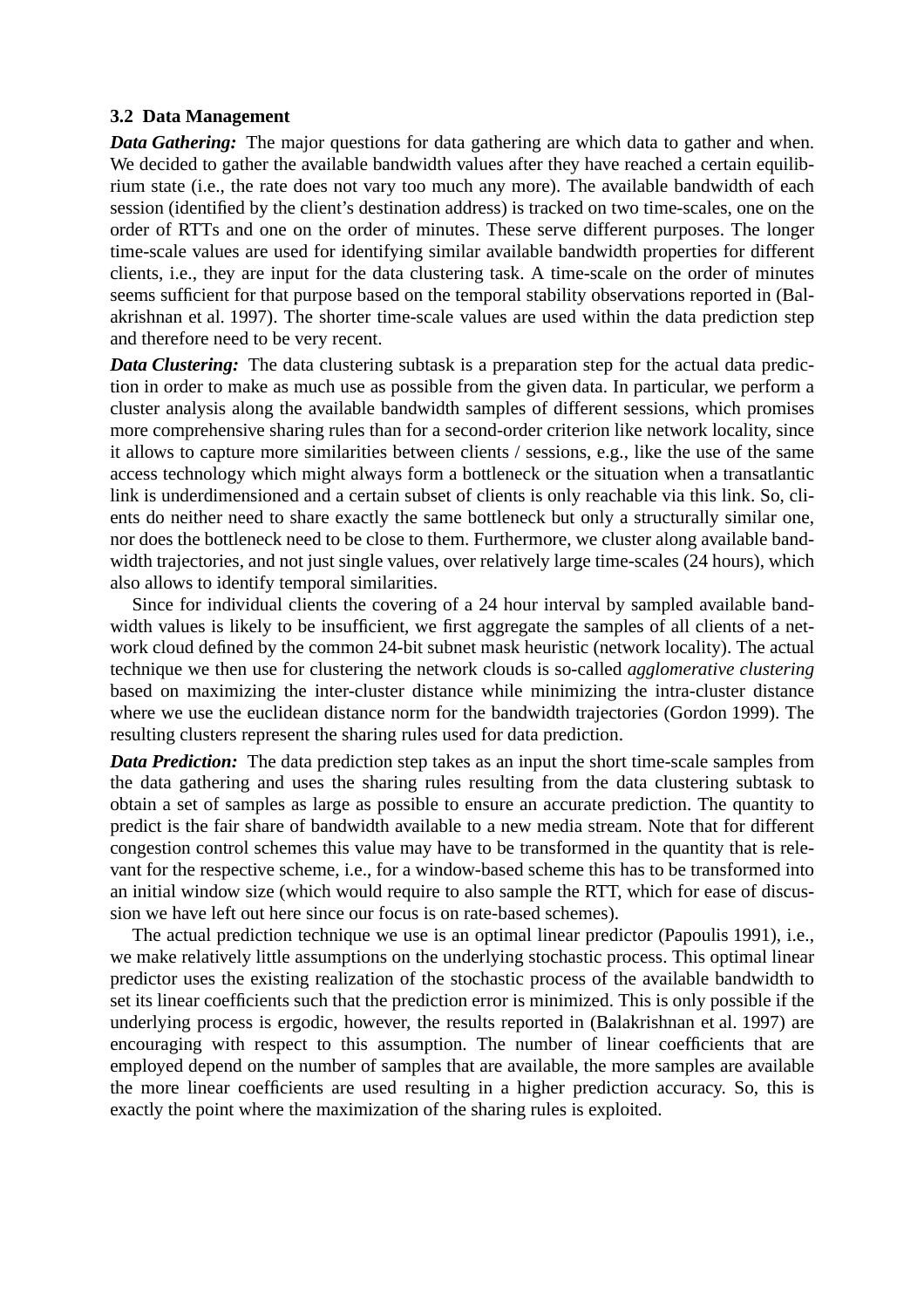#### **3.3 TFRC Transmission Using** *Informed Start*

Concurrently to the data management operations, the actual transmission of media streams takes place. As discussed above we chose TFRC as a (good) example of a TCP-friendly transmission protocol for media streams. Now, we describe how a TFRC-based media streaming can take advantage of the data gathered and evaluated by the data management component to improve a media stream's start-up behaviour by using what we call an *informed start* instead of the normal slow start algorithm. Therefore, we first discuss in a little bit more detail how TFRC works especially at start-up.

At the start-up of a session, TFRC mimics TCP's SS behaviour: it doubles its sending rate every RTT and even tries to emulate TCP's self-clocking characteristic by limiting the sending rate to two times the received bandwidth as reported by the receiver (which sends these reports every RTT). It does so until a loss event occurs. This enables then a receiver-based rough estimation of the loss rate as the corresponding loss rate for half of the current sending rate. This estimated loss rate is returned to the sender and used to compute the allowable sending rate using the TCP rate formula proposed in (Padhye et al. 1998). Furthermore, the sender then turns into a less aggressive CA-like behaviour which is again determined by the TCP rate formula: if the formula results in a higher value than the current sending rate then the sending rate is increased by one packet per RTT.

Assuming we have enough data to make a sensible fair share bandwidth prediction we can avoid the SS-like behaviour and start with the predicted bandwidth, i.e., perform an informed start (IS) and turn to the CA-like phase of TFRC directly. An IS requires, however, special care since the prediction might be wrong. In particular, IS works the following way:

- The transmission starts with the predicted rate. After 1.5 RTT the receiver calculates the corresponding loss rate from the inverse TCP rate formula and sends it towards the sender. It cannot invoke the TCP rate formula before because it requires an estimate of the RTT which is only determined after 1 RTT at the sender and then sent to the receiver (which takes another 0.5 RTT).
- Before the sender receives the first loss rate estimate the sender uses the minimum of predicted rate and received rate as reported by the receiver. This restriction minimizes the negative effect of a wrong prediction for the available fair share of the bandwidth.
- After it got the first loss rate estimation (after 2 RTT), the sender uses TFRC's normal CAlike behaviour further on.
- In case of packet loss two cases must be distinguished:
	- (1) packet loss *before 2 RTT*: this indicates that the predicted available bandwidth was too optimistic and the sender should backoff immediately in order not to interfere with other TCP sessions. Of course, due to the packet loss we have a first estimate of the loss rate, however it is very likely to be too pessimistic since due to the overestimation of the allowed sending rate losses are probably excessive. Using that loss rate would consequently lead to an underestimation of the actual allowed sending rate. Fortunately, we also have the received rate as reported by the receiver as a further guide. While the received rate itself is obviously too high because we have been overly aggressive at the start-up, we can take a compromise between underestimating and overestimating the allowed sending rate by taking the mean of the fair bandwidth share as computed by the TCP rate formula and the received bandwidth. When the fair rate eventually becomes higher than the received rate we turn to CA-like TFRC behaviour.
	- (2) packet loss *after 2 RTT*: here we just use normal TFRC behaviour, i.e., the loss rate is reported to the sender and the sender adapts its current sending rate.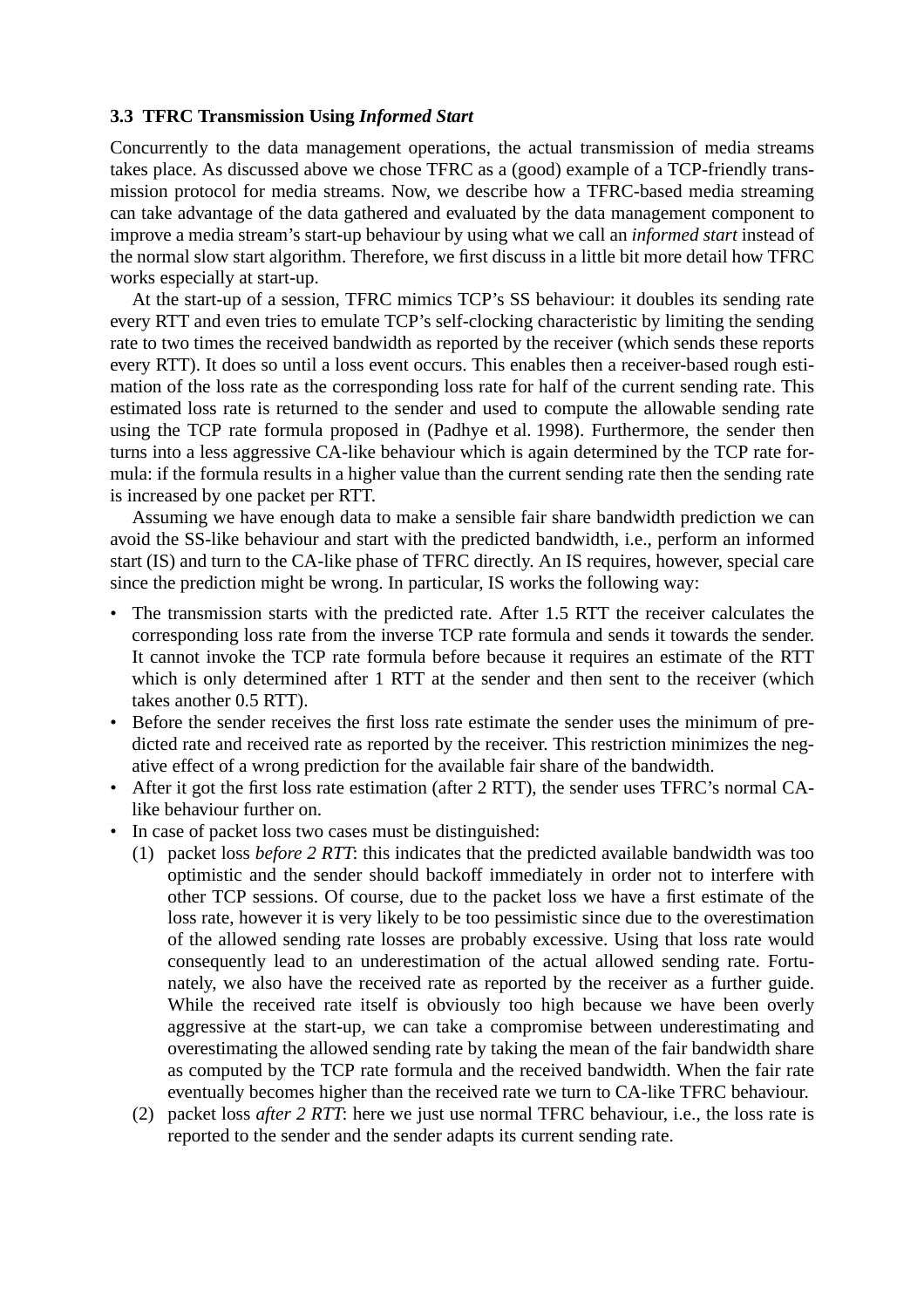A further question that comes up after this discussion is what happens if we underestimate the currently available bandwidth. Here, the problem is that since we do not use a SS-like trialling of the available bandwidth at the start of a new session we may remain in a state of underutilizing the fair share for that media stream. However, at least no other sessions suffer and probably for the case of media streaming we should actually reject the request for a new stream if the predicted available bandwidth is too low since we cannot expect our estimate to be too low and it is better not to start a session which can anyway not deliver the quality a user would expect.

## **4 Simulations**

The aim of the following simulation experiments with the ns-2 simulator<sup>2</sup> is to show the basic improvements that can be achieved with an IS over the normal SS-like behaviour of TFRC. They are not about the analysis of the data management component of our reflective media server design, but make extreme assumptions on the outcome of the data management operations: the fair share bandwidth predictions are assumed to be either correct, far too high, or far too low. The simple simulation setup we used for these experiments is shown in Figure 2.



*Figure 2:* Simulation Setup.

The queue at the bottleneck link uses drop tail, all links are dimensioned at 10 Mb/s (or 1.25 MB/s) with a propagation delay of 10 ms. The TCP senders use TCP Reno (i.e., they employ fast retransmit) and all of them are all started at the beginning of the simulation runs (t=0s). At approximately t=4s they achieved an equilibrium state where they shared the available bandwidth at the bottleneck link fairly. Thus at t=4s we started our different versions of TFRC:

- TFRC with usual SS.
- TFRC with IS and correct prediction (CORR), i.e., the fair share bandwidth prediction is 1/ 21 of 1.25 MB/s ( $\approx$  60 KB/s)
- TFRC with IS and far too high prediction (HIGH), in particular, the fair share bandwidth prediction is 3 times to high ( $\approx 180$  KB/s)
- TFRC with IS and far too low prediction (LOW), in particular, the fair share bandwidth prediction is 3 times to low ( $\approx$  20 KB/s)

In [Figure 3,](#page-6-0) the simulation outcomes for the different scenarios are given. Here, we have depicted the sending behaviour of one of the TCP senders (TCP-Sender  $1<sup>3</sup>$ ) vs. the respective TFRC sending behaviour in the relevant time-scale (from 3s to 15s).

<sup>2.</sup> http://www.isi.edu/nsmam/ns

<sup>3.</sup> The others showed the same behaviour, though with some phase shifts.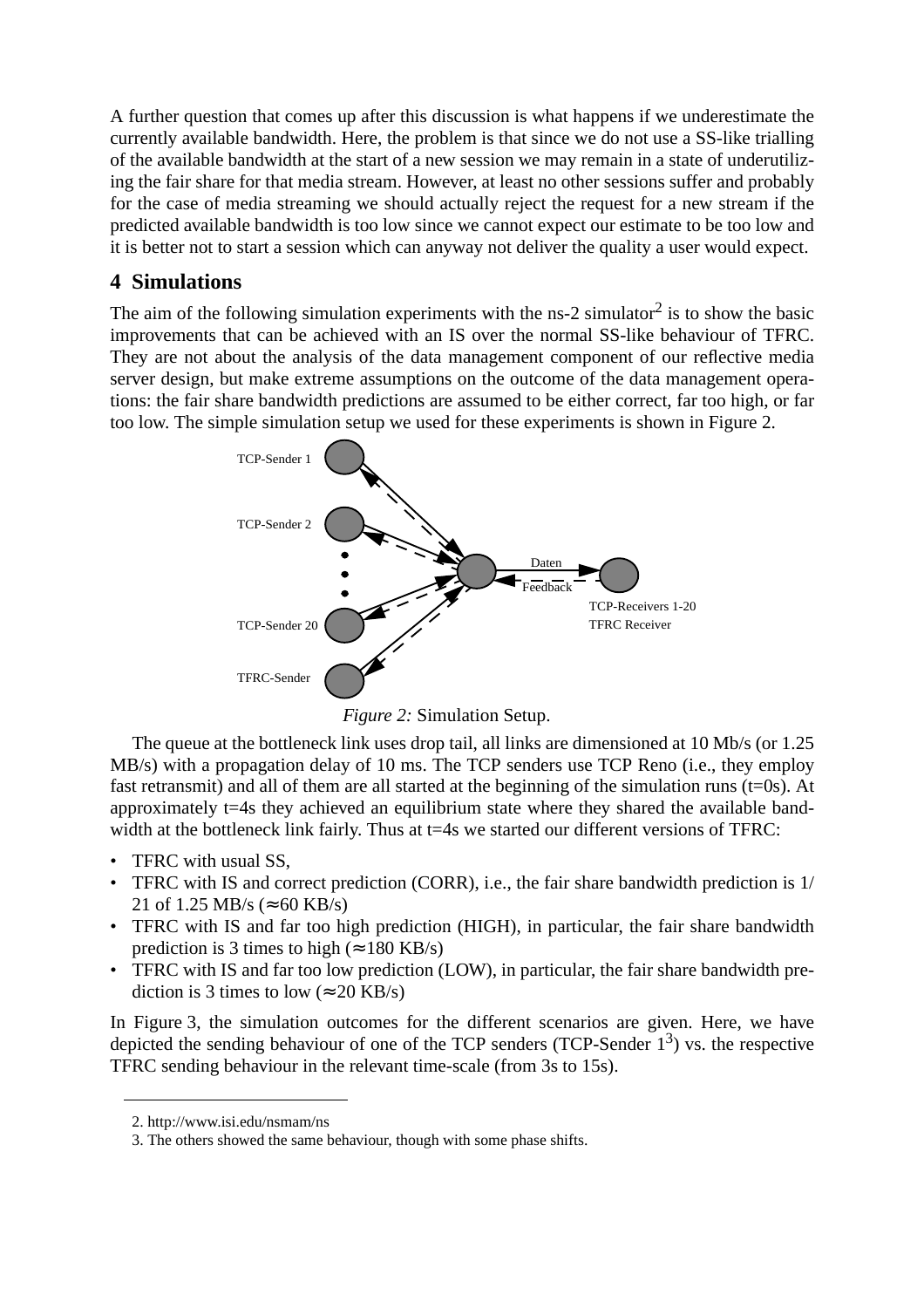<span id="page-6-0"></span>

*Figure 3:* Slow Start vs. Informed Start TFRC with Differing Prediction Scenarios.

It is obvious that with a correct prediction we can substantially improve on TFRC's usual start-up behaviour resulting from SS: TFRC with SS took about 5s (from  $t = 4s$  to 9s) until it turns to a stable CA-like behaviour, whereas TFRC with IS(CORR) shows immediate stability from its start. Interestingly, also for a far too high prediction of the fair bandwidth share for the TFRC session, it takes only about 1s until a stable behaviour can be observed. So, we have achieved the goal of a fast reaction of the informed start on an overestimated bandwidth prediction. The case IS(LOW) shows that an underestimation requires a longer start-up phase until the fair bandwidth share is reached than the other cases (including the slow start case), yet it does so in a fairly smooth way which from the perspective of streaming applications should be desirable.

#### **5 Conclusions**

In this paper, we have investigated how TCP-friendly transmission schemes for media streaming could be enhanced to circumvent the inheritance of TCP's disadvantageous start-up behaviour by the use of inter-session congestion control. For that purpose we have introduced a reflective media server design and described its major functional components: data management and transmission. In contrast to previous work, we have focussed on the maximization of sharing rules between sessions by the use of cluster analysis techniques taking into account the specific requirements for media streaming servers. We have shown how TFRC, a special instance of a TCP-friendly transmission protocol can be extended to use an informed start based on the operations performed by the data management component of the reflective media server. By simulations we have shown the benefits of an informed start over the normal slow